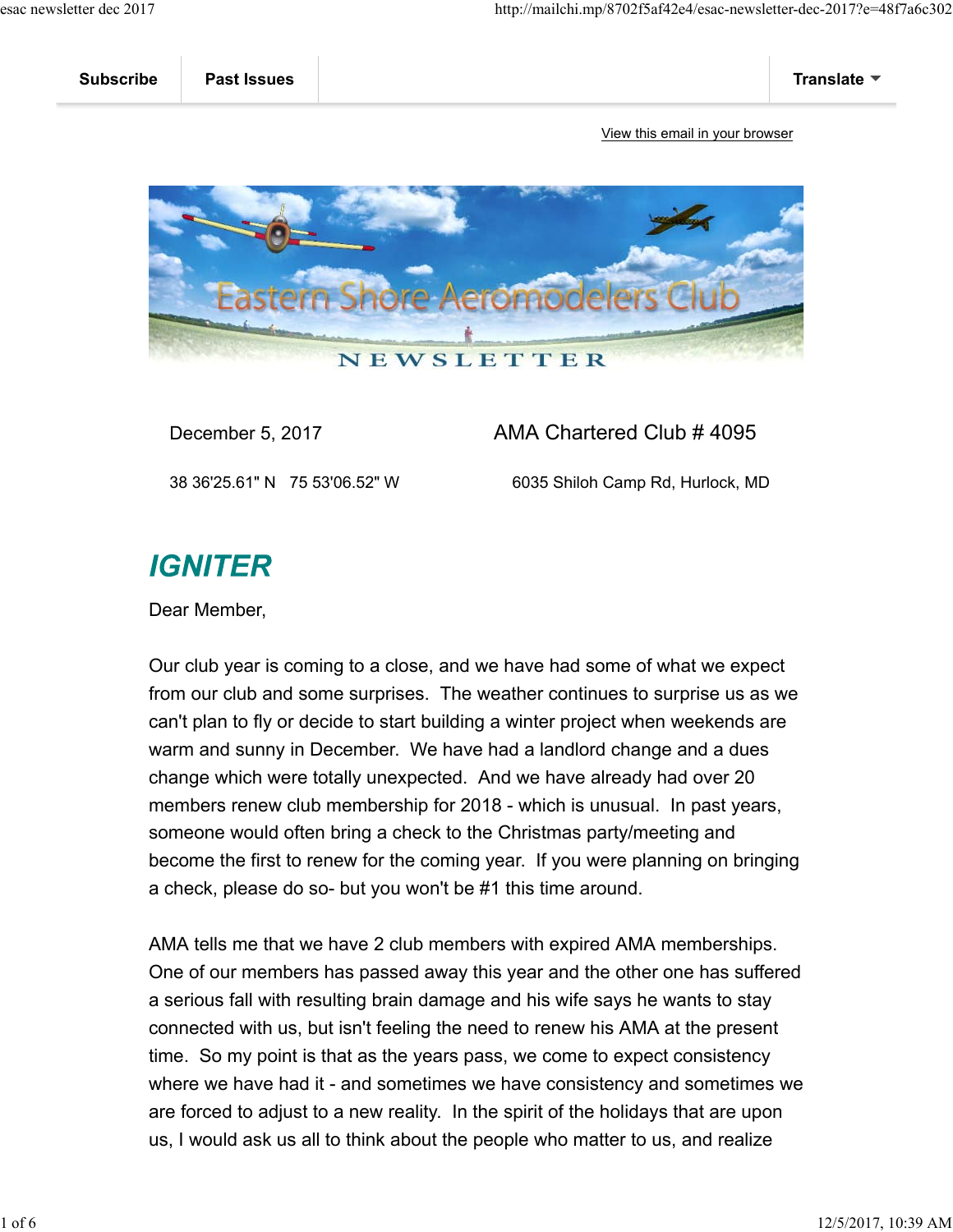things to help us thrive: 1) a bit of flexibility; and 2) a sense of purpose in how we spend our time. One will help us adjust when things beyond our control change, and the other will assure us that we are doing what matters each day with the people who matter to us.

See you all a week from tomorrow- Wednesday (December 13) for the Christmas party/meeting.

Jack



**CHRISTMAS PARTY - DEC 13 - 7PM - TRAIN STATION** 

Please mark your calendars for Wednesday, December 13 for the 2017 ESAC Christmas Party/meeting. We will have it at the Train Station, and visitors and guests are welcome to join members. This is more about having a potluck meal than having a club meeting- although we do some of both. Bring some food to share and the club will have drinks on hand as well as a DVD with some photos to share.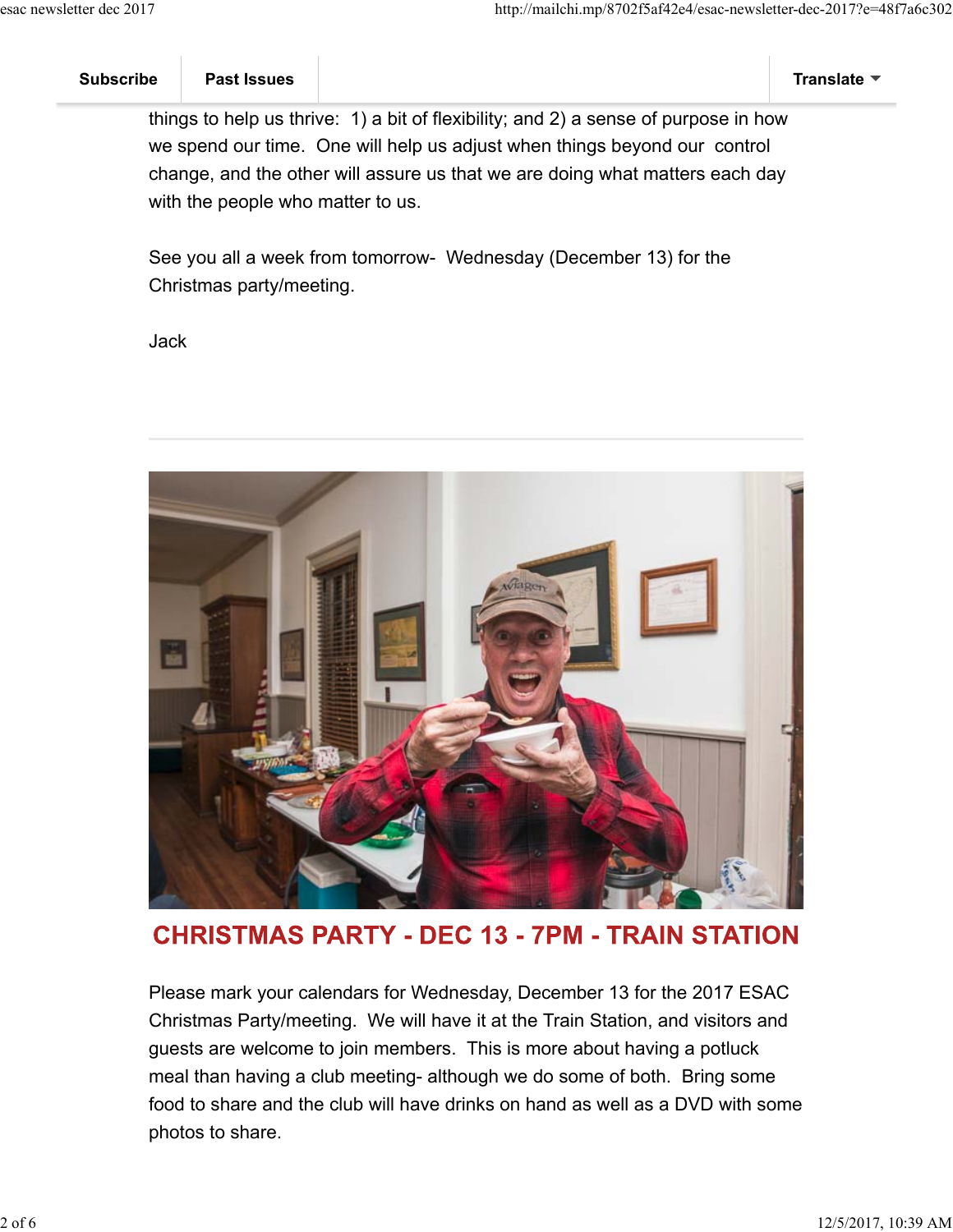

## A Meeting was called to order on . . .

November 18, 2017 at the Train Station at 7pm. The Treasurer reported \$5,255.63 in savings and \$841.76 in checking. There were 14 members present, and 22 members have already renewed, which is why the savings account looks so good.

The new field lease was reviewed with the members and the dues increase required to pay for the field was discussed. A discussion about the elimination of the family membership category and the "early payment discount" ensued. The club has eliminated the family category in an effort to generate funds from those wishing to fly. Having a flying family pay much less per person was being viewed as unfair. Members are reminded that guests are welcome always, and so a spouse who does not fly is still as welcome today as they were last week. The Board also decided to raise the dues to \$125 with an early payment discount of \$25 for anyone paying before the end of January each year. This was implemented in an effort to reward members who help the club with early cash flow rather than waiting until summer to renew. Lastly, the "new member" price includes an additional one time fee which is intended to have new members contribute similar to previous member donations and sweat equity that went into the current field. One new member was at the meeting wanting to join and the group agreed to apply an early payment discount. Link to RENEWAL form. Link to NEW MEMBER form.

The 2018 Jet Invitational event was discussed. The group had varying opinions about wanting to attract participants and spectators. Being that Dennis Blades is our champion for this event, he is now aware of the opinions of club members and can take these into account as he figures out how to make the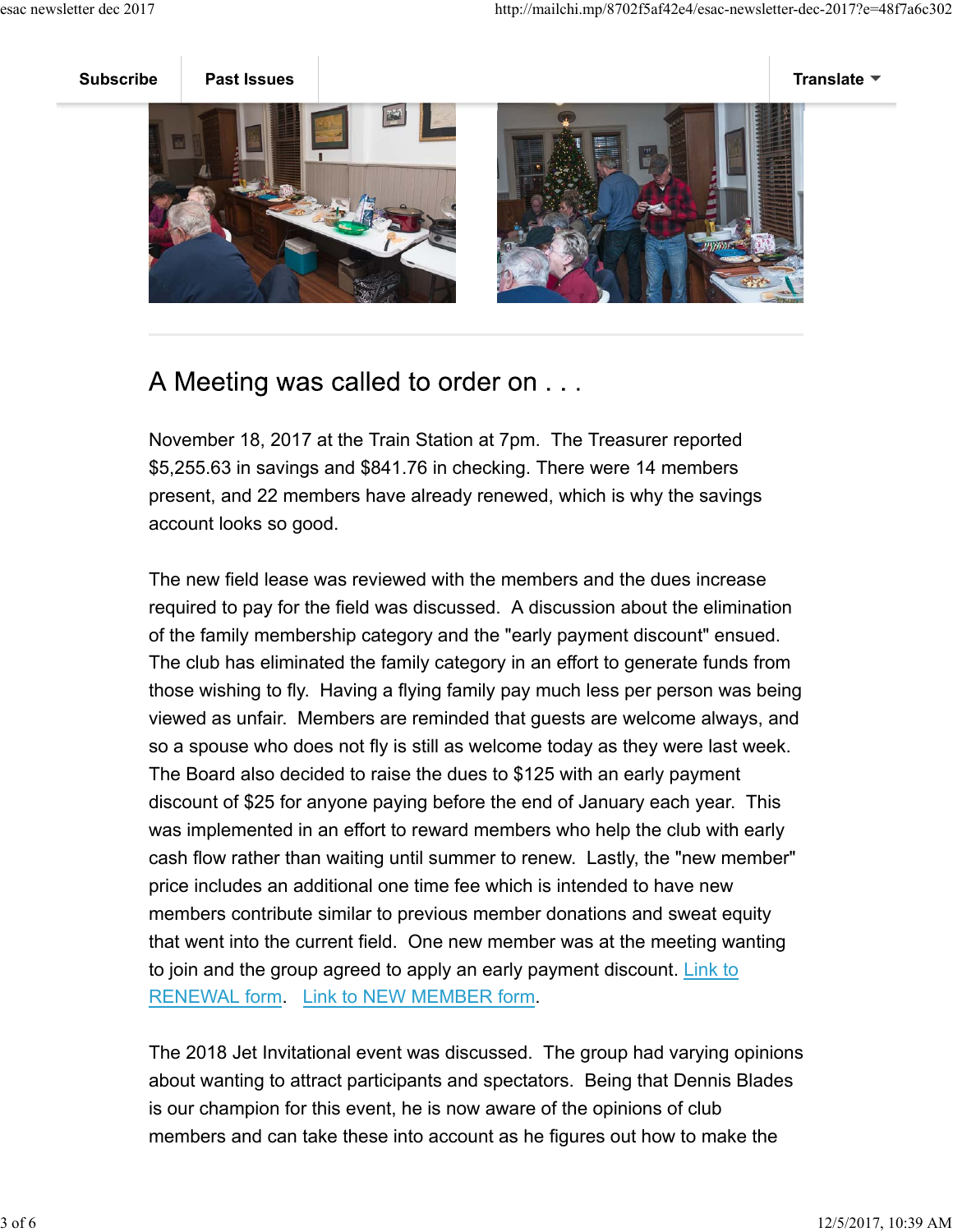a "no landing fee" event, but the 2018 event could have a modest donation expected from the pilots.

Dennis notified the group that the club Yahoo group email was being replaced with a Google email group. Current Yahoo group members will be enrolled in the Google replacement automatically, but anybody else who wants to get these group member communications should email Dennis with a request to be added. Mostly, this service is used to coordinate member meetups for flying. Email Dennis using this link.

Jack was presented with a horribly botched club member card. He promised to get it right next time, and those members who have paid for 2018 could have cards available at the December 2017 Christmas party/meeting.

There being no further business, the meeting was called to a close at 7:55pm.

- October 7 Club Picnic Seaford Club Invited
- October 8 -- (Picnic Rain Date)
- October 11 Club meeting at the Train Station 7pm
- 
- November 8 Club meeting at the Train Station 7pm
- December 13 Christmas Party Meeting 7pm — at the train station

| <b>Support Our Local</b>              | Happy Birthday to You |                    |
|---------------------------------------|-----------------------|--------------------|
| <b>Hobby Shops</b>                    | John Chapis           |                    |
| <b>Hobby Stop</b><br>22762 Sussex Hwy | Len Serio             | Links              |
|                                       | <b>Tom Tilley</b>     | <b>AMA Website</b> |